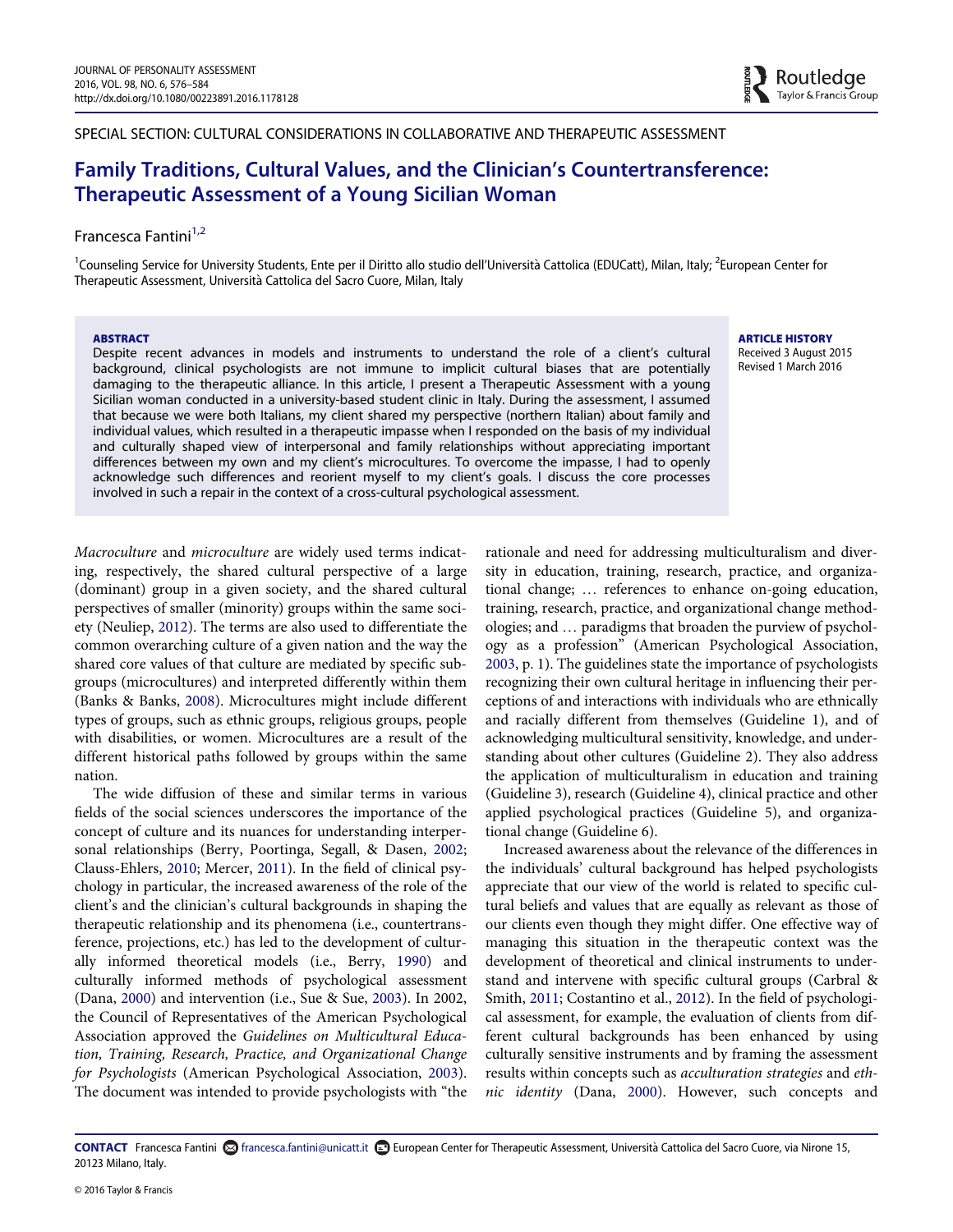instruments are often developed to address the problems encountered by clinicians working with immigrant clients or clients from cultural minorities, where the differences between the clinician and the client are often quite profound. Less theoretical or practical tools have been created to address the more nuanced and subtle cultural differences existing between members of different microcultures within a shared macroculture. Also, no theoretical model or therapeutic method of intervention in and of itself can ensure that the psychologist will be able to maintain a respectful position toward the clients' different ways of thinking, feeling, and living, and from that position initiate and carry on a therapeutic dialogue (Sue et al., [2007](#page-8-1)). Even outside the field of multicultural and cross-cultural studies, the difficulties of working therapeutically without assuming that our point of view holds an absolute truth has been stressed by various authors in the systemic, intersubjective, and narrative fields (i.e., Anderson & Goolishian, [1992\)](#page-7-10). For example, among family systems theorists within the Milan school of family therapy, Cecchin [\(2004](#page-7-11)) described how insidious the risk for therapists is of assuming the role of teachers or moralists with our clients. This means that instead of keeping alive our curiosity to understand how and why our clients live their lives in ways that we consider problematic, we run the risk of telling them what to do and what they do wrong on the basis of our view of various matters.

Despite the years of training we receive, and the cultural awareness or postmodern thinking we use in therapeutic endeavors, there always remains the risk of falling into the trap of trying to "change" our clients on the basis of our personal and culturally bound beliefs, values, and preferences. This trap becomes especially tempting when clients struggle with issues that hold a strong personal meaning for us and thus activate countertransference dynamics, which can result in a therapeutic impasse. In such cases, we can work through such an impasse by reflecting on our role in creating it. Further, we are aided in addressing the impasse when we are working within a therapeutic approach or model that stresses respect for the client's unique selfnarrative and is built on collaborative processes between the clinician and the client to define the goals and tasks of the therapeutic process that align with the client's values and beliefs (Horvath & Greenberg, [1994\)](#page-7-12).

Therapeutic Assessment (TA; Finn, [2007\)](#page-7-13) represents a model of brief psychological intervention that is well suited for working therapeutically with clients who trigger the therapist's desire to change them in predetermined ways based on differing cultural and personal beliefs. TA focuses on the collaboration with clients, the respect of their narratives about themselves and the world, the focus on clients' goals, and the attention to scaffolding clients' new understanding about their difficulties, while respecting their pace in making therapeutic changes (Finn, [2009](#page-7-14)). Therefore, working within the TA theoretical and clinical framework could help clinicians avoid the risks and pitfalls of presuming to know the truth about their clients' difficulties and about the best ways to solve their problems.

The TA of Maria illustrates some of the traps a clinician can encounter in working with a client whose cultural background is different from the clinician's in ways that are not immediately apparent and who is struggling with issues that activate strong countertransference reactions in the clinician. In the case presentation, I discuss potential solutions to a therapeutic impasse based on the clinician's individual and cultural background and how working within the TA model facilitated repair.

## The therapeutic assessment of Maria

## Presenting issues and assessment question

Maria was a young woman 22 years of age from Enna, Sicily, in southern Italy. At the time of the assessment she resided in Milan, a large city in northern Italy, where she was completing an undergraduate degree in philosophy. When I first met Maria, relevant cultural differences that might exist between us were not in the forefront of my mind, even though I came from a northern Italian family and she was from a southern Italian family. I had been to Sicily for vacation and my memories of the region were of its beautiful natural areas, delicious food, and very welcoming people. None of my memories, however, would be of real importance to the psychological consultation we were about to undertake, apart from serving as the topic of our opening conversation. In retrospect, the first mistake I made in my work with Maria was assuming that our cultural background was more or less similar.

Maria was self-referred to the Counseling Service for University Students at the Università Cattolica del Sacro Cuore (Milan, Italy) where I served as coordinator, and where, over the previous 2 years, I had enjoyed working with university students, who seem to benefit a great deal from brief psychological consultations. Maria was suffering from a severe lack of selfconfidence. She told me that the numerous oral exams that her philosophy courses entailed were a horrible experience for her. On each occasion she felt extremely anxious, even if she was well prepared. The consequence was that, in the best scenario, she would stutter throughout the exam and receive a lower grade than she felt she deserved. In the worst scenario, she would go blank after the professor's first question and fail the exam.

I began a TA with Maria, which is the typical practice in the Counseling Service with university students who are provided brief psychological consultations. Maria's main question for the assessment was, "How can I become more self-confident?"

From the outset, Maria's difficulties strongly triggered my caregiving system, making me feel the desire to help her, support her, and even save her, as I shall explain in more detail. In fact, when I was a university student, no small part of my selfesteem was based on my ability to be successful during exams. I really felt for Maria not being able to do this and imagined what it would have meant for me. I really wanted to help her to feel better about herself.

I started to collect some background information about her assessment question and my caregiving feelings toward her grew even stronger. Maria disclosed that her lack of self-confidence was making her life hard in many ways. For example, in Milan she was sharing an apartment with a girlfriend and often took care of the household chores that her roommate "forgot" to do. Of course, Maria felt absolutely incapable of talking with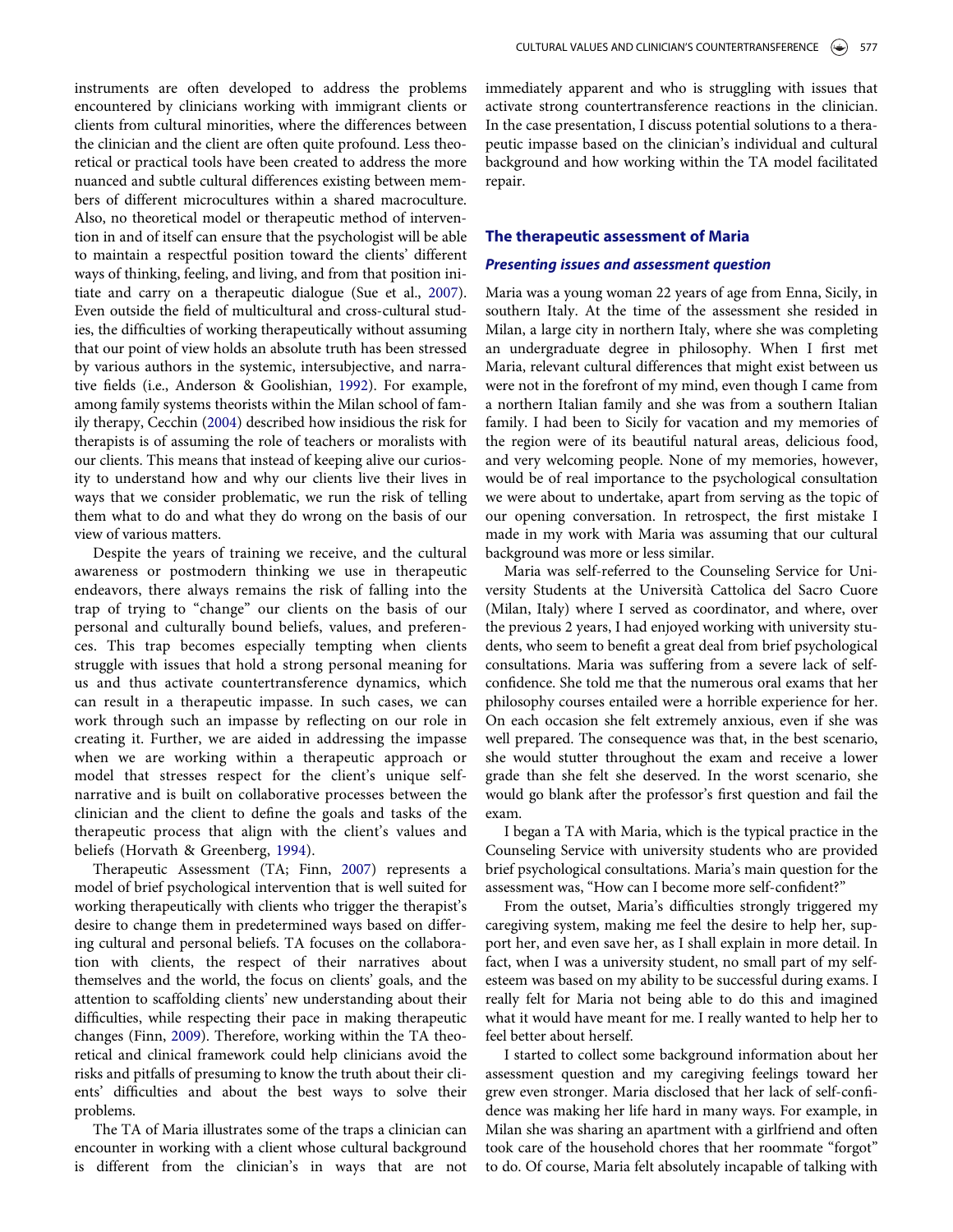her friend about this. Also, her lack of self-confidence limited her to the point that she was not even able to enter a coffee bar and order a coffee, or to ask a waiter at the restaurant to bring more water when it was finished. She always had to rely on friends to do these very simple, everyday life activities.

# Maria's testing

The only standardized test I used with Maria was the Minnesota Multiphasic Personality Inventory–2 Restructured Form (MMPI–2–RF; Ben-Porath & Tellegen, 2008[/2011](#page-7-15)) in the second session of the consultation. Among her most significant test scores were low self-esteem (SFD  $= 67$ ), a high sense of inefficacy (NFC  $= 77$ ), and signs of an inability to express anger and be assertive with others (AGG = 43, IPP = 69,  $AGGR-r = 36$ ). Another interesting result was on the Family Problems (FML) scale, which showed the lowest possible score of 39. Maria had not reported any kind of familial discord whatsoever. This was particularly striking to me when, in conducting an extended inquiry into some of her MMPI–2–RF critical items, she started to tell me about her family.

There was one episode in particular that deeply challenged my capacity to contain my reactions. Maria told me that when she was 17, she had been in a romantic relationship with a young man for 4 years, but at one point she kissed someone else. Although she was unsure whether she should have ended the relationship with her long-term boyfriend, she decided she still wanted to be with him. The other young man told the boyfriend about the kiss and the boyfriend told all their friends at school, as well as Maria's parents. The consequence was that many of their common friends (and apparently some teachers as well) began to treat Maria in a very cold, if not hostile, way. Maria's parents also were very angry with her, especially her father, who nearly decided not to show up to her 18th birthday party as previously planned. While telling me about this episode, Maria was a bit critical about her peers' reaction but not at all about her parents' reaction. In fact, she thought that her parents had the right to be angry with her given the way she had misbehaved.

Maria also told me that when she was at home, her mother asked her to do many household chores, and if she did not do them immediately after the request, her mother started a never-ending litany of complaints about her, until Maria would finally obey. Her mother could go so far as to lock Maria in the house until she had done the chores. Arguing with her mother about anything would have meant several days of hostile silence, or complaints and victimization on her mother's part. While talking about this, my impression was that Maria's feelings were mainly of helplessness, not frustration or anger, as I would have expected, or wished for her.

Last, Maria disclosed that her mother had open access to her e-mail account and used it to check all her e-mails and communications from the university, to buy her the flight tickets to go back and forth from Milan to Sicily, and so on. Again, while talking about this arrangement Maria did not show signs of frustration or uneasiness as I would have expected from a college-aged young woman.

# Therapist countertransference and the therapeutic impasse

While hearing all this information, I progressively began to feel, without noticing it, a desire to save Maria from her own family. I was seeing her as a victim and her parents as the perpetrators, while I was taking the role of the rescuer. I also began to look at her as if she were in some way defective, and I felt compelled to teach her what she was missing; that is, the capability to be assertive and angry.

In retrospect it is clear to me that this impulse was coming from my own cultural and individual perspective on family relationships. As an Italian, my family of origin had and still has a central importance in my life. From an early age, though, my family supported me in traveling and having experiences abroad. They never wanted or tried to be involved in my romantic life, and I was always given complete privacy and independence regarding e-mails, telephone calls, personal space, and so on. I am very similar to many women of my generation who grew up in Milan, Lombardy, in northern Italy. Also, as a person I can at times struggle with accepting being dependent on others. For example, I rarely delegate to others what I can do myself, both at work and in my private life.

Thus, in my mind, Maria was maintaining an excessive, pathologically dependent relationship with her parents, and my reaction was to focus my work on helping her become more independent from them. I was confident that this would help her to improve her assertiveness in general. In my mind, Maria's psychological dependency on her family had become the primary problem to be targeted.

In the first phase of the consultation, the problem in my case conceptualization was that I was thinking and acting on the basis of strong countertransference feelings emanating from my cultural background and personal history. I was not taking into account any cultural difference that might exist between Maria and me, nor was I aware of the extent to which Maria's struggles were activating thoughts and emotions related to my own struggles. In other words, I was not giving the necessary importance to Maria's narrative of how family relationships should work. Instead I was trying to impose my own.

I began to act as if I had to rescue Maria from a persecutor; therefore, I initially tried to gently challenge the idea that it was okay for her parents to behave in this or that way. Maria was kindly considering my gentle inputs, but my attempts to free her were completely useless. For example, I suggested she could consider changing the password on her e-mail account, and it seemed she did consider doing it, but of course she did not. As I came to understand later, she did not feel this was a priority for her. At this point, I was beginning to feel at an impasse with Maria.

## Overcoming the impasse

I had just started to think about asking for clinical supervision to understand what was going wrong in this consultation when a fortuitous coincidence helped me reflect on my cultural and personal assumptions in working with Maria. In the middle of Maria's TA, another Sicilian young woman came to the counseling service seeking consultation. She was having different problems than Maria's but shared some episodes regarding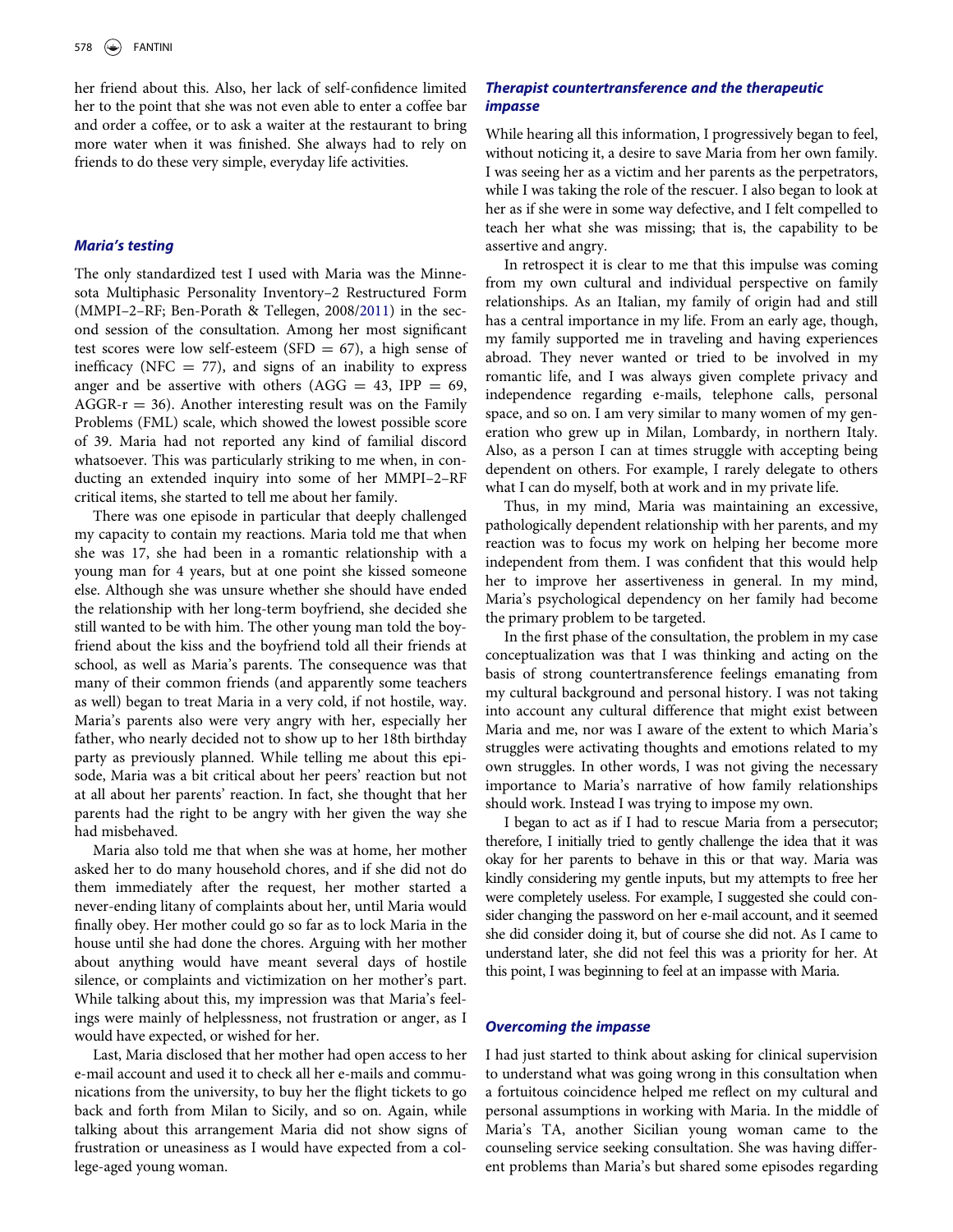of these young Sicilian women. I superficially knew, as did every Italian who studied Italian history in school, that Italy is a relatively young nation compared to other European ones, made up of various regions that experienced very different cultural influences in the course of history. These influences produced lingering cultural differences, even after the unification of Italy in 1861. Whereas in the north of Italy the Franks and Austrians transferred their social organization, promoted industrialization, and favored the presence of an educated, organized, and active bourgeoisie, Spanish influences in the south promoted an extensive agricultural model in which the nobility and a nonentrepreneurial aristocracy were taking advantage of the majority of the population working as small farmers (Blok, [1966;](#page-7-16) Cafiero, [2002;](#page-7-17) Große &Trautmann [1997;](#page-7-18) Mastronardi, Marascio, & Pizzi, [2007](#page-7-19)). The Sicilian population, as other southern Italian populations, historically suffered from lack of infrastructures, welfare services, and reduced access to education (Ginsborg, [2005;](#page-7-20) Romano, [2005\)](#page-7-21). Such differences persisted long after the unification of Italy.

As I mentioned earlier, I was not aware that the different historical paths might mean, even today, that significant cultural differences existed between a Sicilian young woman and me in terms of family relationships and values. What I came to know after the case was completed is that in the Sicilian socioeconomic context (i.e., in a less mobile society, rooted in agriculture, less educated, lacking support from the central government for individual needs, and with fewer available economic resources), family came to represent a central source of support (Wakenhut & Gallenmueller-Roschmann, [2001](#page-8-2)) characteristically different from that commonly found in northern Italy. The available literature underscores how, in the 1990s, southern families were still larger, with more children, more religious marriages, fewer divorces, and organized around more traditional gender roles, authoritarian parental styles, and patriarchal structure, compared to northern Italian families (Galasso, [1997](#page-7-22)). In particular, in Sicilian culture the value of honor and the concept of familism have often been described as central aspects of the local culture. Honor could be defined as the assignment of value by the group a person belongs to (Fazio, [2004\)](#page-7-23). Anthropologists in the 1960s still depicted a picture of Sicilian families in which rigorous codes of honor and shame were strictly observed and women's sexual mores in particular were scrutinized (Fazio, [2004\)](#page-7-23). Familism is defined as an outlook that binds individuals to their families (Wakenhut & Gallenmueller-Roschmann, [2001\)](#page-8-2). In other words, individuals show and devote higher fidelity and commitment to family rules and family well-being than to external (i.e., social, state, laws) dues and norms, and families supply most of the material, emotional, and social resources to their members. Individuals pay particular attention to being obedient to and to honoring parents and elders, and are prone to limited actions, inclinations, and impulses that might have a negative impact on them (Di Maria, Di Stefano, & Falgares, [2007\)](#page-7-24).

For Maria, taking into account the impact of such cultural aspects in her psychological and family functioning could have meant reframing her commitment to her family demands for being an "honorable" woman and her acceptance of her parents' control over various aspects of her life as culturally appropriate. If I had been aware of this information at the beginning of the assessment, I could have more carefully interpreted Maria's relationship with her family. Despite this, the pull I felt to consider Maria and me as belonging to the same culture might have still been strong; humans tend to accentuate similarities with individuals who we perceive as belonging to our social group based on a salient social category (Turner, Oakes, Haslam, & McGarty, [1994](#page-8-3)).

At the point in the assessment where I felt at an impasse with Maria, however, I was unable to fill in my knowledge gap about the characteristics of Italian microcultures. I started to wonder, though, if I was excessively pathologizing my client's relationship with her family on the basis of the few episodes she shared. Was it possible that she was just taking a culturally appropriate role as girl and daughter in the Sicilian culture, or at least in the Sicilian community she came from? I realized it was hard for me to simply answer, "Yes." My difficulties in completely endorsing such a hypothesis were in part related to my clinical judgment. That is, a part of me was still thinking that Maria and her family could have elaborated in a unique way the Sicilian traditional cultural values within the context of their personal and family history. In other words, I still considered the possibility that Maria's family-specific way of enacting such values could have resulted in more rigid positions within her family, compared to what would be found in other families in the same community. I also realized that it was particularly hard for me to consider the cultural appropriateness hypothesis because of my desire to "teach" my client how to become more independent from her family, an issue that had a strong personal meaning for me and was activating strong emotional reactions.

Even though such realizations did not give me immediate solutions for my impasse with Maria, they greatly helped me to stop seeing Maria's family as her persecutor and trying to rescue her from them. I had just started to consider the possibility that there was a relevant cultural component in Maria's relationship with her family and to be aware of the importance of my countertransference issues. From that point, I was able to shift to a position where my goal was to try to open a dialogue between my view of a healthy woman and hers, albeit with my countertransference challenges still in place. Until then, I had hoped Maria would understand the truth of my point of view. Metaphorically speaking, instead of helping her to find her voice, I had tried to make her speak my words.

# Getting back to TA theoretical and methodological principles

In shifting to this new position, it was fundamental to get back to TA theoretical and methodological principles. In the fourth session of the consultation with Maria, I had come to the TA step called the assessment intervention session (Finn, [2007\)](#page-7-13), a step where the main goal is to give the client an occasion for experiential learning. The assessment intervention session is based on several steps that have been described in detail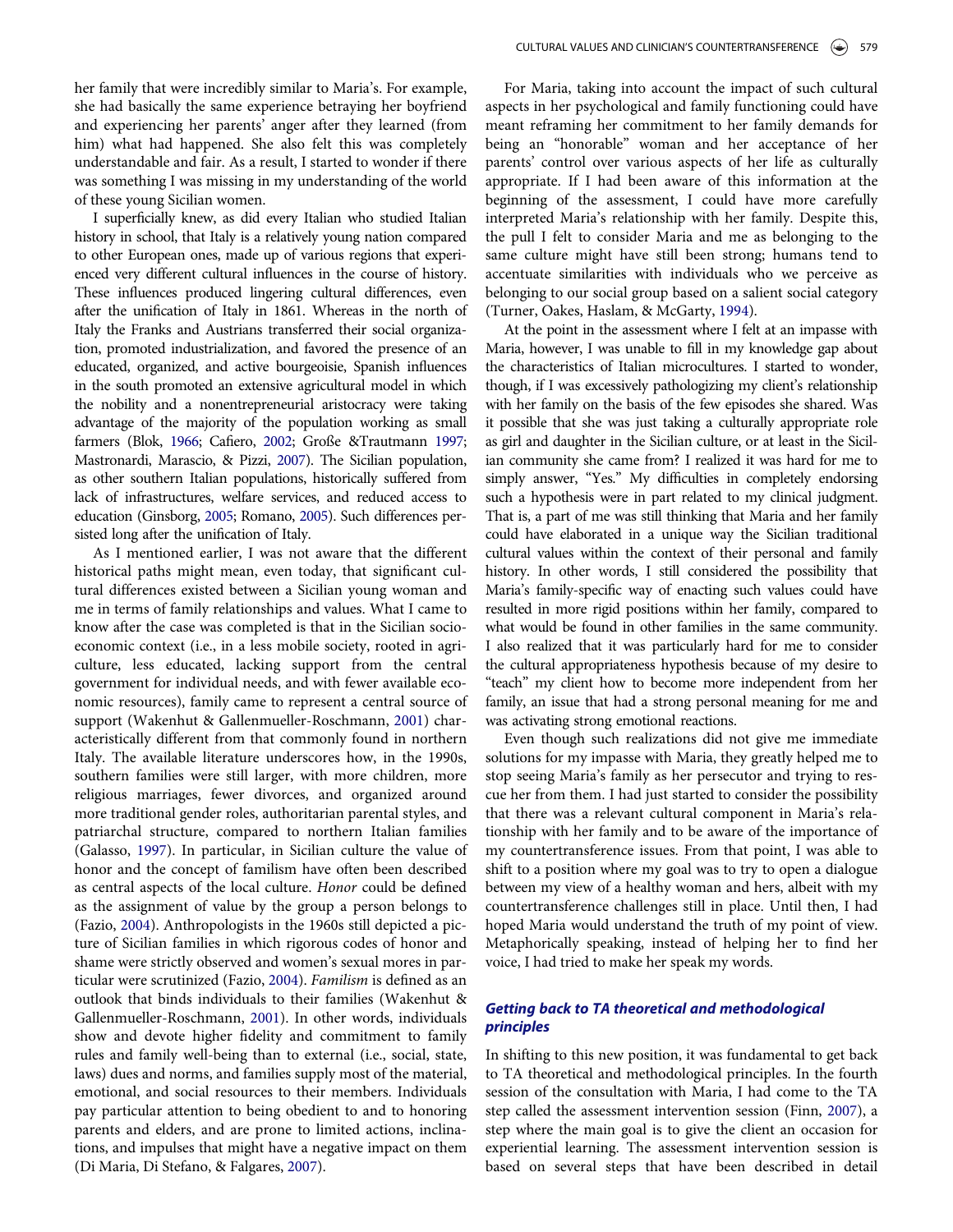elsewhere (Aschieri, Fantini, & Smith, [2016;](#page-7-25) Finn, [2007](#page-7-13)). The first step for the clinician is to formulate a clear case conceptualization. Then, the clinician selects a focus for the session; that is, an aspect of the client's problem behaviors he or she wants to work on. This could be either directly or indirectly connected to one of the client's assessment questions. Depending on the choice of the target, the clinician decides how best to elicit the problem behavior in the room. This often includes the use of test materials in nonstandardized ways or other techniques, such as role plays or the empty chair technique. In the next step, after the problem manifests in the room, the clinician and the client observe and analyze its phenomenology together: What are the factors maintaining it? What are the contextual elements that make it easier to manage? In this way it is often possible to come to a new understanding of the client's problems and to coconstruct a new narrative about them. Finally, in some cases, on the basis of what has been learned from the previous steps, the clinician and the client can think together about which solutions the client could adopt to cope more successfully in his or her everyday life with the targeted problem.

In designing and conducting a successful intervention session (and more in general a successful TA), it is fundamental to (a) maintain the focus on the clients' goals; (b) support clients in integrating the new understandings, while respecting their pace in changing the old narrative about themselves and their problems; and (c) maintain a collaborative style of communication based on clinicians constantly asking the clients' input in understanding what is happening in the session. As I illustrate in the following paragraph, such TA principles can successfully guide clinicians in conducting a therapeutic intervention that is cross-cultural in nature. In fact, assessment intervention sessions require the clinician to hold a respectful position toward clients' individual, as well as culturally shaped, narratives and to be constantly aware of one's countertransference. In this way clinicians avoid behaviors driven by a desire to force clients to adhere to our narrative of a healthy individual.

#### 1. Case formulation

Going into the assessment intervention session, the central features of my case formulation were as follows: Maria was dissociating anger and assertiveness (Aschieri et al., [2016](#page-7-25)). That is, while growing she learned that displaying such aspects of her psychological functioning would have been likely to receive negative responses from her attachment figures and other important people in her environment. In her upbringing, she had many experiences of being punished or ashamed for striving to assertively get what she wanted (e.g., in everyday family life, in romantic relationships). Therefore, as a young woman, she ended up not being in contact with such important aspects of her emotional world and was

instead prone to feel intense shame in interpersonal situations where she had to actively negotiate with others for what she wanted (e.g., ordering a coffee in a coffee shop, negotiating a certain behavior from a friend, answering a professor's questions properly to get the grade she felt she deserved even if the professor was not very nice to her). There was clearly a cultural component in the way she had been socialized to be an obedient and respectful young woman and daughter. Nevertheless, moving to another town and meeting other young men and women coming from other parts of Italy and other cultural contexts made it necessary for her to be more assertive, independent, and strong to be successful in her new responsibilities (i.e., university exams, cohabitation with other university students, managing everyday tasks without the support of the strong network of her hometown community). This new context challenged the adaptiveness of core aspects of her individually and culturally shaped identity. That is, her identity of a quiet and respectful young woman, who would not get into conflict with others and especially would be compliant with authority figures, was not helping her to obtain the collaboration of her housemate in household chores as she desired, or to negotiate with the professors concerning grades or the conditions of her exams.

#### 2. Choose a target related to the client's goals

In choosing a target for the assessment intervention session, I decided to explore what was blocking Maria from expressing a bit more anger and assertiveness in situations where this would have helped her to achieve her goals. I planned to role play situations that were difficult for her to manage and reflect on what was happening so that she could gain more insight about her difficulties. From there we could start to look for possible solutions. Because I had previously decided on the behavioral goals to pursue on the basis of my individual and cultural point of view and had failed (i.e., assertiveness within her family), for this session I made sure to focus on what was important for Maria. This is an exchange we had on this issue:

FF (author): [Talking about changing the password of her e-mail account] Is it possible that a part of you thinks this is not important?

Maria: Not that it is not important … but maybe it's not a priority. Maybe I think I have to do it because it's right, but I can do it later instead of now …

FF: Let's think, … I wonder what other occasions or contexts you feel you could run experiments about making your voice heard by the others? Experiments of sticking to your point, setting limits and so on. Experiments not quite so big as the exams but important enough for you; things that you feel are hard to do now and are more important to you than changing your e-mail account password. I mentioned the password, but I'm different from you. Maybe in your situation I would have felt this was important, but you don't and that's perfectly okay. There isn't just one criterion of importance. I wonder if there are other situations that could be considered occasions to train yourself that are easier to manage than the exams …

M: For example, telling the girl I live with that I don't like things she does—things that have to do with us living together?

FF: Yes.

After I acknowledged that my point of view on her problems was relative, Maria felt free to identify and express which

<span id="page-4-0"></span>Readers coming from a psychoanalytic background might wonder why the term dissociation is used here instead of the more traditional concepts of repression and denial. I refer the reader to various chapters and articles by Allan Schore (e.g., Schore, [2009a](#page-7-26), [2009b\)](#page-7-27). Schore explained how a whole new body of neuropsychological, developmental, and trauma research supports the conclusion that most early-forming strategies for avoiding or minimizing painful affect states are due to dissociation, a natural result of disintegration of the right brain, rather than to later forming repression, which is associated with "left-hemispheric inhibition of affects generated by the right brain" (Schore, [2009b](#page-7-27), p. 115). Bromberg [\(2006](#page-7-28)), Van der Kolk, van der Hart, and Marmar ([1996\)](#page-8-4), and other experts share this conclusion.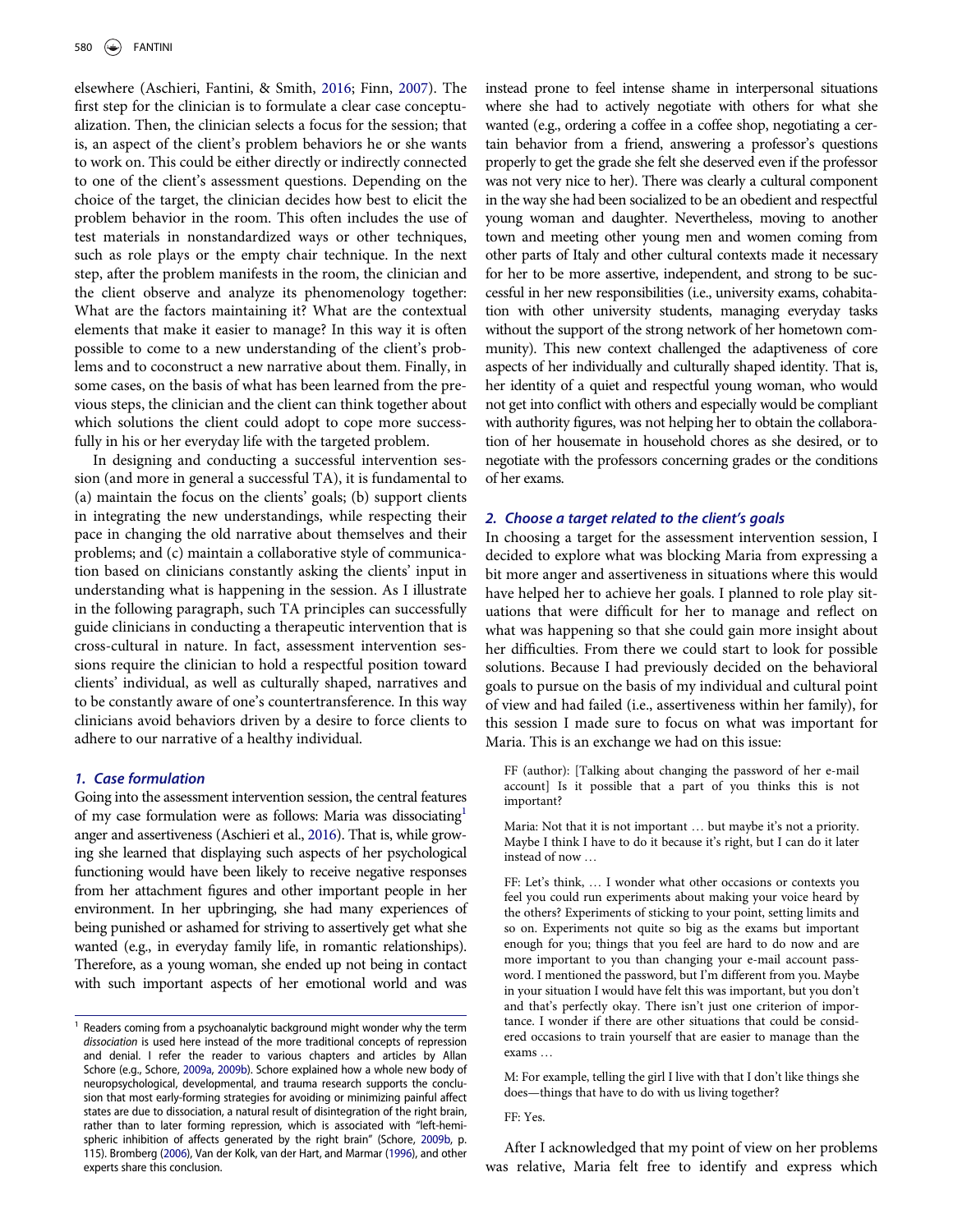problem was a more salient for her—a problem that we could start to work on together.

## 3. Re-create the problem

With the goal of creating an experience that would help Maria reach more insight in her difficulties, I asked her to role play a situation that was difficult for her to manage involving the girl with whom she was living. My goal was to structure this experience as a collaborative effort to build a shared understanding of Maria's struggles. Previously, I had failed in telling Maria what to do by taking a one-up position based on my individual and cultural point of view. Now, my goal was instead to support her while we explored her difficulties together. I was again curious and open to learning more from my client.

M: For example—a small thing—1 week ago she hand-washed a pullover and left the bottle of the detergent on the sink for a week. The closet where we keep the detergent is right beside the sink … what's the problem?

FF: Okay, let's think about what you could tell her.

M: I don't know, when such things happen, I think that I have to tell her something, but I can't …

FF: Let's try together, first let's think about what to do and then we can try together, I'll be you and you can act out the worst possible scenario that could happen with your friend and then we'll switch roles.

M: Okay. [We tried the role play]

M: No, I can't …

FF: Why not?

M: I don't know … I'm embarrassed in front of you, too.

As Maria and I moved toward acting out anger, shame was activated. In TA, special attention is given to clients' shame because its emergence hinders the reintegration of previously dissociated affect states (Aschieri et al., [2016](#page-7-25); Finn, [2014\)](#page-7-29). There are several techniques that clinicians can use to help reduce clients' shame. One of them is providing clients with a more accurate and compassionate narrative about their problems. Such a new narrative often highlights how the clients' problems and symptoms are the result of an effective adaptation to an early childhood or adolescent environment where the dissociated affect state was not acceptable. Dissociation was therefore necessary for the clients' survival (Aschieri et al., [2016\)](#page-7-25).

# 4. Observe the problem

When the problem manifested and shame was activated, we began to observe it together and try to understand more about it. The framework continued to be collaborative. I was curious about Maria's experience of her difficulties and asked her to give inputs so that we could reach a common goal, understanding more about her problem. In this phase, whatever individual or cultural differences existed between Maria and me, they were the targets of a conjoint observation.

FF: Okay, good! What is making you feel embarrassed?

M: I don't know …

FF: What is making you feel embarrassed here and now?

M: I feel that I'm being watched

…

M: If you touch my cheeks now they are burning, I feel … not as much as if I was in the real situation, but … I shouldn't feel like this …. I always have this experience. What I am actually able to do is much less than what I want to do. I'm aware of the things you're telling me and I agree, but when I have to act …

FF: That's why I wanted to try it here, but it's difficult to do it here, too.

M: Yes.

FF: And since we are in a safer context, let's try to explore together what makes it so difficult to do it here. It's a smaller goal. It's okay. That's great; we start from where it's possible to start … What makes it so difficult to try this experiment here with me?

M: I feel stupid.

FF: What makes you feel stupid?

M: I don't know … doing these little scenes … because I keep on thinking about what's going to happen in the real situation. How is it possible that I have such difficulties in doing these things that should be natural?

FF: How do you answer this question?

M: I don't know. I really don't understand it … because if I think about my friends who live with other girls, I see them when they tell the other girl that there's a problem. Looking at them, it doesn't seem so difficult.

FF: If you think about your history, why do you have such great difficulty doing this?

M: Because I don't feel self-confident; just a few words are enough to make me back off, and since I'm not confident … not that I'm not confident but I constantly have doubts about myself …

FF: Where did you learn to doubt yourself?

M: I don't know, maybe because I never had anything or anybody helping me grow stronger.

FF: Was there a person in your life standing beside you and constantly sending you messages like, "Good, great, that's perfectly okay"; "Tell me more about how you're feeling, I'm really interested, good"; "Wow! You're able to do that"; "Are you sad? Tell me more"; "Are you angry? I understand this might be frustrating, I'm sorry but …"?

M: You. Really, nobody else … [long silence] … but why? … I mean, is it because there's something wrong with me? I think that everybody receives a little bit of that during their life.

FF: This is what happens—that you feel there's something wrong with you. Why? Because, especially when you were younger, it was hard to be able to reach the awareness that the adults near you have their own personal difficulties that prevented them from being able to support you as you needed.

M: In fact, I always feel judged, even if the others are not even thinking about me, because … yes … I feel there's something wrong with me.

While exploring her difficulties together and addressing her shame and its causes, Maria and I could work on one of her core pathogenic beliefs: the belief of being fundamentally flawed because of her problems, despite having had a perfect nurturing environment to grow in (Weiss, [1993\)](#page-8-5). Contextualizing the origin of her difficulties helped her find more compassion for herself and her problems in living.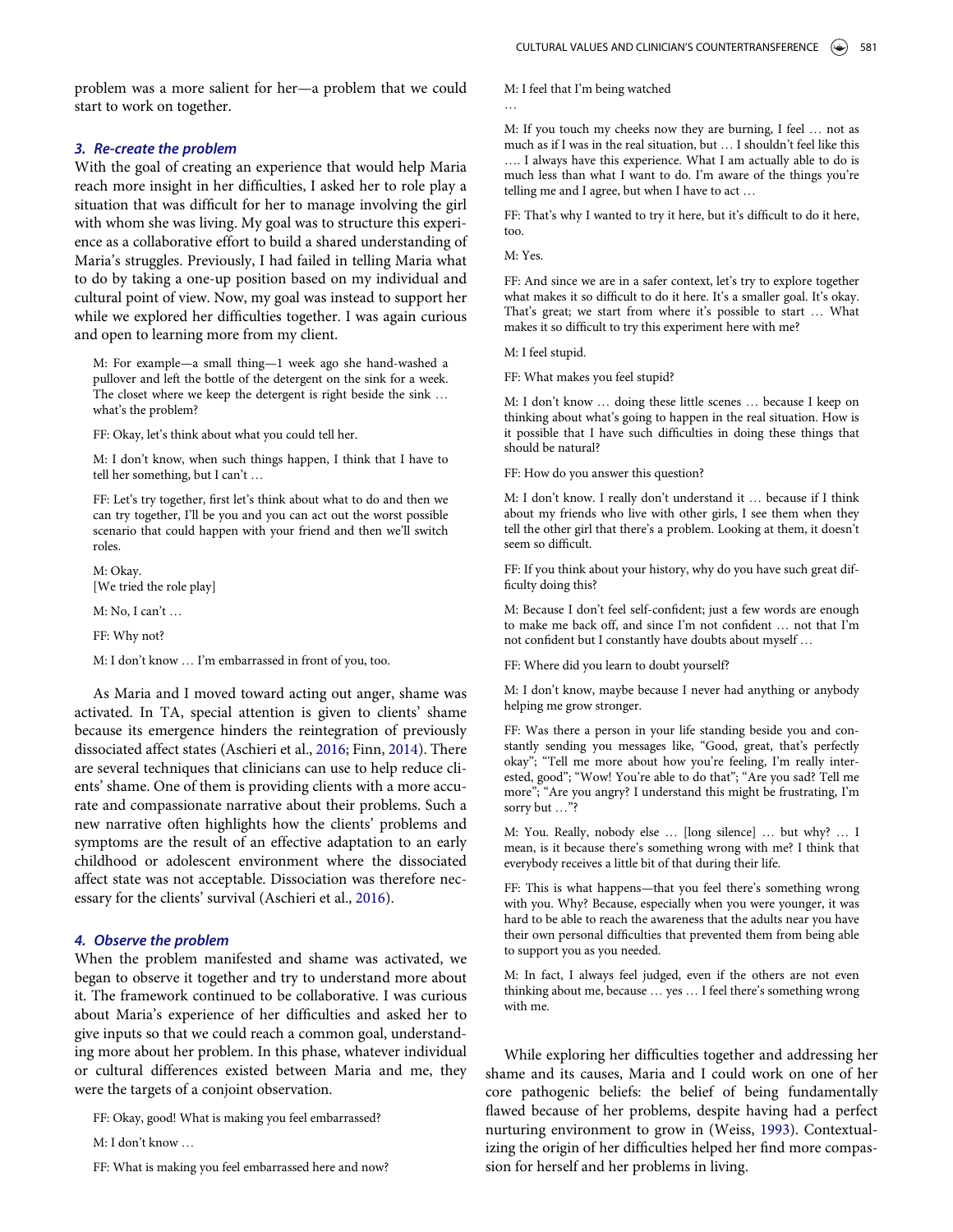# The end of the TA

After the assessment intervention session, Maria and I started developing the metaphor of "training." We discussed how the context she lived in did not train her to be able to make her voice heard as much as she felt she needed now. At the time of the TA, Maria was facing a dilemma of change: To overcome her current difficulties she would have to (metaphorically) raise her tone of voice, making it more audible to others, at the risk of re-experiencing hostile reactions or withdrawal by others. Those experiences had made the possibility of raising her voice terrifying and thus impossible. Also, she was still in part dependent on her family and context of origin, meaning that the best adaptation to her environment she had found in the past was still important for her current life. On the other hand, never raising her tone of voice would have meant not being able to reach some important personal goals (i.e., finishing university with the grades she felt she deserved).

As we started to work together on the task of trying to raise her voice in situations that she felt were priorities for her, Maria became able to make significant shifts with her peers and professors. For example, she was eventually able to negotiate with a professor the evaluation of an exam and felt very satisfied at the end. While we worked together, nothing changed in her relationship with her family as far as I know. At the end of the TA, she said that what really helped her was understanding that she had a lack of "training" in raising her voice, when she previously thought she was born without this capacity. This seemed to significantly reduce her shame and open her up to the possibility of exploring new ways of being.

# **Conclusions**

When we work as clinicians, it is hard to balance the expert role attributed to us by a context in which the clients are paying us to solve their problems and the need to be aware of the limitations of our knowledge and the influences of our own cultural and personal backgrounds and current contexts. Such limitations become apparent when we acknowledge that neither our clients nor we can be objective observers of a clinical situation, but we both contribute to creating what happens in the sessions by acting and interacting on the basis of our individual and culturally shaped point of view. Also, with clients who activate strong countertransference reactions, because they are struggling with issues that hold a relevant personal meaning for us, this becomes even more challenging. In such clinical situations, our capacity to reflect on our own assumptions and relative position in the clinician–client system is essential. Further, it is fundamental to rely on a therapeutic model of intervention that limits the possibility of assuming a one-up position with our client.

TA is well suited to this kind of clinical situation due to several features of the model. First, in TA, clinicians attempt to involve clients as collaborators throughout the process. This begins with selecting the goals of the assessment and continues by inviting the client to give personal context to test scores and assessment events. To participate in a truly collaborative process, clinicians are in many ways forced to step outside of the

expert role and acknowledge their clients' expertise in coconstructing what is going to be therapeutic for them. In this way, clients' individual as well as cultural inputs become an important part of the process and clinicians learn to be open and to keep their curiosity alive, instead of falling into a teacher or moralist role (Cecchin, [2004](#page-7-11)).

Second, the entire TA process is focused on the client's goals. The assessment questions collected in the first session become the framework of the TA, and each of the clinician's choices (from selecting which tests to use to planning the intervention session and the feedback) should be related to those goals. This becomes an especially important aspect of the therapeutic work when individual or cultural differences between clinicians and clients would tempt the clinician to use his or her own criteria of importance in choosing other goals to pursue and imposing some other cultural representation of health on the client. In these clinical situations, the risk of the clinician acting from an ethnocentric or selfcentered point of view is high. Therefore, maintaining the focus on the client's goals is a way to respect what the client feels is important and what she or he is open to changing, based on their personality features as well as by their cultural backgrounds.

Third, in TA, the client's narrative about the self and the world assumes a high relevance, as does the goal of understanding his or her narrative and scaffolding the new understandings. This is done by maintaining a balance between the clinician's input and respect for the client's pace in integrating new information. Such balance is of the utmost importance when the client's narrative is created on the basis of cultural backgrounds different from that of the clinician. Again, striving for ongoing collaboration with the client furthers this goal because the client can be explicitly asked to teach the clinician about his or her culture, or more implicitly, the client is given the opportunity to colead the process at his or her pace. This also means that therapeutic impasses are viewed as occasions for clinicians to reflect on their own role in creating the impasse, not simply viewing them as manifestations of client resistance.

Fourth, one of the aims of TA is to reduce clients' shame, which is often prominent in clients from nondominant cultures (Finn, [2013\)](#page-7-30). In Maria's case, the presence of shame might be seen both as a by-product of her psychological functioning, characterized by dissociation of anger and assertiveness, and as a consequence of her feeling different from her new friends and colleagues, as well as from the clinician, each of whom were from other cultural backgrounds. This dynamic was difficult to detect early in the TA because my sense of belonging to the same overarching Italian culture shaded the importance of the microcultural differences existing between Maria and I and many of her new colleagues. In TA, reducing clients' shame, while highlighting their dilemmas of change and creating alongside them new narratives, opens up new behavioral possibilities. These new possibilities are not defined a priori by the clinician. Instead, they are cocreated and adopted by the clients and often reflect a (individually experienced) balance between the novelty (e.g., for Maria new ways of managing conflicts and showing assertiveness) and maintaining coherency (e.g., still behaving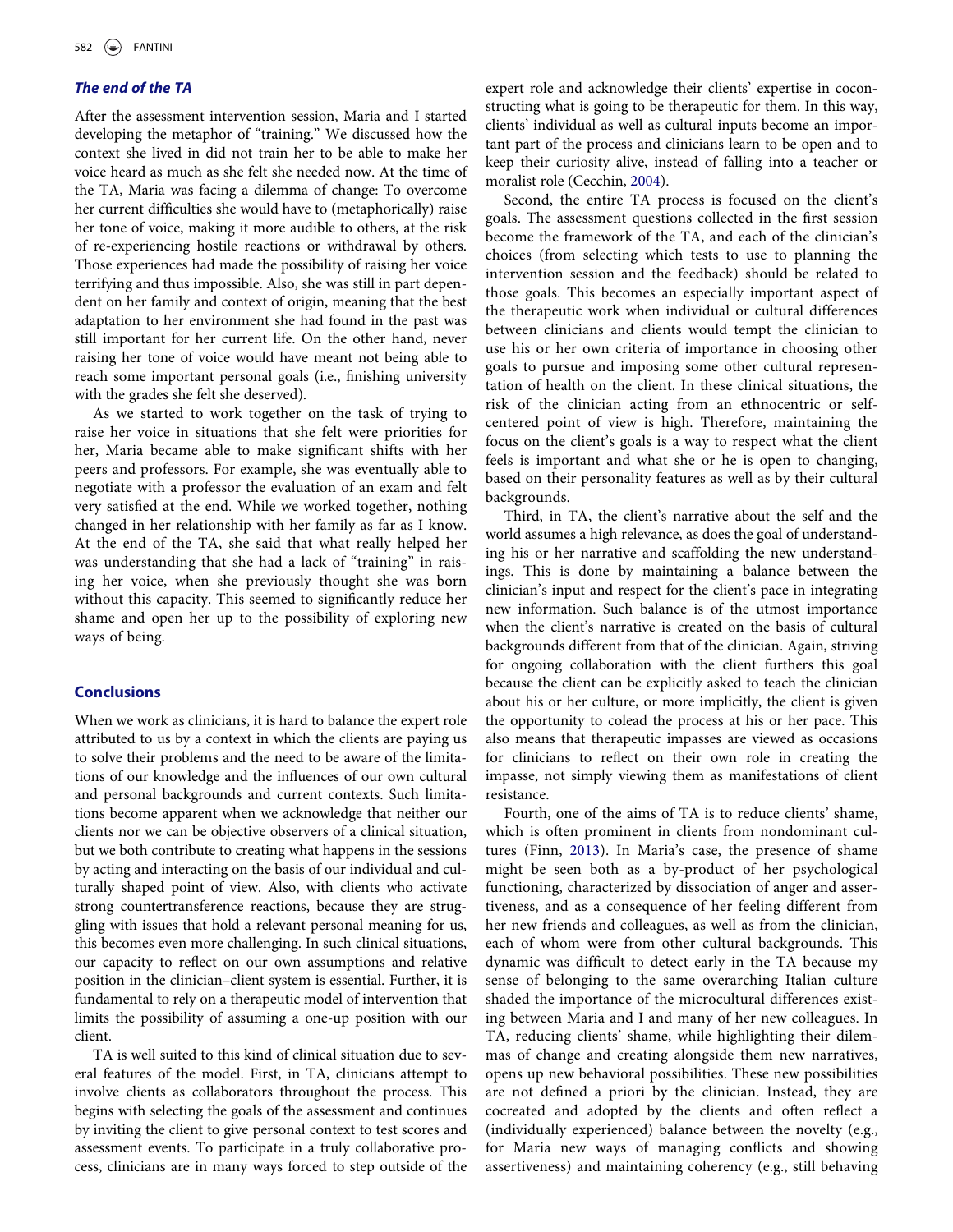<span id="page-7-16"></span>as respectful and "honorable" in front of her parents) with the clients' cultural framework.

<span id="page-7-28"></span><span id="page-7-17"></span><span id="page-7-11"></span><span id="page-7-8"></span>In conclusion, this case presentation illustrates how the use of the theoretical and methodological principles of TA can help clinicians avoid the risks of endorsing an ethnocentric or selfcentered attitude in conducting a cross-cultural psychological consultation, even when the cultural differences are not immediately apparent, as is true with microcultural groups within the same overarching national culture. This is possible due to TA being a collaborative, client-centered therapeutic intervention that highlights the importance of the client's individually and culturally shaped narrative about themselves and the world; focuses on the client's goals in entering into a psychological consultation; and constantly involves gathering their input as the process unfolds and evolves. This, in turn, enables clients to find new ways of looking at their difficulties and identifying behavioral solutions that can be new and useful, as well as coherent to their individual and cultural background.

<span id="page-7-31"></span><span id="page-7-24"></span><span id="page-7-23"></span><span id="page-7-9"></span><span id="page-7-6"></span><span id="page-7-3"></span>Besides the usefulness of this kind of work for the client, there is also the potential for it to be very valuable for the clinician; that is, the possibility to come to a deeper understanding of ourselves, of our strengths, and our potential struggles. Using Finn's ([2005](#page-7-31)) words, "to do our jobs well, we must continuously confront our inner shadows" (p. 31). The TA of Maria taught me something important about my personal issues around dependence and independence, and I am confident that this will help me to be a better clinician in the next consultation in which these issues will be meaningfully involved and a more balanced individual when relating to others on such dimensions.

## <span id="page-7-30"></span><span id="page-7-29"></span><span id="page-7-14"></span><span id="page-7-13"></span>Acknowledgment

<span id="page-7-22"></span>I am thankful to Rodan Di Maria, PhD, at the Universitá di Palermo, Italy, for sharing his expertise of traditional Sicilian social and microcultural features.

## <span id="page-7-20"></span>References

- <span id="page-7-18"></span><span id="page-7-7"></span>American Psychological Association. (2003). Guidelines on multicultural education, training, research, practice, and organizational change for psychologists. The American Psychologist, 58, 377.
- <span id="page-7-12"></span><span id="page-7-10"></span>Anderson, H., & Goolishian, H. (1992), The client is the expert: A notknowing approach to therapy. In S. McNamee & K. J. Gergen (Eds.), Therapy as social construction (pp. 25–39). London, UK: Sage.
- <span id="page-7-25"></span><span id="page-7-19"></span><span id="page-7-4"></span>Aschieri, F., Fantini, F., & Smith, J. D. (2016). Collaborative/Therapeutic Assessment: Procedures to enhance client outcomes. In S. Maltzman (Ed.), The Oxford handbook of treatment processes and outcomes in psychology: A multidisciplinary, biopsychosocial approach (pp. 241–269). New York, NY: Oxford University Press.
- <span id="page-7-1"></span><span id="page-7-0"></span>Banks, J. A., & Banks, C. A. (2008). Multicultural education: Issues and perspectives (7th ed.). Hoboken, NJ: Wiley.
- <span id="page-7-21"></span><span id="page-7-15"></span>Ben-Porath, Y. S., & Tellegen, A. (2011). MMPI–2–RF (Minnesota Multiphasic Personality Inventory–2 Restructured Form): Manual for administration, scoring, and interpretation. Minneapolis: University of Minnesota Press. (Original work published 2008)
- <span id="page-7-26"></span><span id="page-7-5"></span>Berry, J. W. (1990). Acculturation and adaptation: A general framework. In W. H. Holtzman & T. H. Bornemann (Eds.), Mental health of immigrants and refugees (pp. 90–102). Austin, TX: Hogg Foundation for Mental Health.
- <span id="page-7-27"></span><span id="page-7-2"></span>Berry, J. W., Poortinga, Y. H., Segall, M. H., & Dasen, P. R. (2002). Crosscultural psychology (2nd ed.). New York, NY: Cambridge University Press.
- Blok, A. (1966). Land reform in a west Sicilian Latifondo village: The persistence of a feudal structure. Anthropological Quarterly, 39(1), 1–16.
- Bromberg, P. M. (2006). Awakening the dreamer: Clinical journeys. Mahwah, NJ: Analytic Press.
- Cafiero, S. (2002). Questione meridionale e unità nazionale: 1861-1995 [Southern issue and national unification: 1861–1995]. Rome, Italy: Carocci.
- Carbral, R. R., & Smith, T. B. (2011). Racial/ethnic matching of clients and therapists in mental health services: A meta-analytic review of preferences, perceptions, and outcomes. Journal of Counseling Psychology, 58, 537–554.
- Cecchin, G. (2004). Ci relazioniamo dunque siamo: Curiosità e trappole dell'osservatore [We relate therefore we are: Observer's curiosity and pitfalls]. Connessioni, 15, 57–61.
- Clauss-Ehlers, C. S. (Ed.). (2010). Encyclopedia of cross-cultural school psychology. New York, NY: Springer.
- Costantino, G., Cardalda, E. B., Dana, R. H., Martínez, J. V., Fantini, F., Aschieri, F., & Bevilacqua, P. (2012). TEMAS (Tell-Me-A-Story) multicultural assessment in the new millennium. In R. G. Malgady (Ed.), Cultural competence in assessment, diagnosis, and intervention with ethnic minorities: Some perspectives from psychology, social work, and education (pp. 28–37). Sharjah, UAE: Bentham Science.
- Dana, R. H. (Ed.). (2000). Handbook of cross-cultural and multicultural personality assessment. Mahwah, NJ: Erlbaum.
- Di Maria, F., Di Stefano, G., & Falgares, G. (2007). Psiche e Società: la Polis Siciliana tra Conservazione e Trasformazione [Psyche and society: Sicilian polis between preservation and transformation]. Milan, Italy: Franco Angeli.
- Fazio, I. (2004). The family, honour and gender in Sicily: Models and new research. Modern Italy, 9, 263–280.
- Finn, S. E. (2005). How psychological assessment taught me compassion and firmness. Journal of Personality Assessment, 84, 29–32.
- Finn, S. E. (2007). In our clients' shoes: Theory and techniques of Therapeutic Assessment. Mahwah, NJ: Erlbaum.
- Finn, S. E. (2009). Core values in Therapeutic Assessment. Retrieved from [www.therapeuticassessment.com.](http://www.therapeuticassessment.com)
- Finn, S. E. (2013, June). Live Therapeutic Assessment of an adolescent and his family. Continuing education workshop sponsored by the European Center for Therapeutic Assessment, Milan, Italy.
- Finn, S. E. (2014, March). Working with shame in psychotherapy and psychological assessment. Continuing education workshop sponsored by the Society for Personality Assessment, Arlington, VA.
- Galasso, G. (1997). L'Altra Europa: per un'Antropologia Storica del Mezzogiorno d'Italia [The other Europe: Hystorical anthropology of south Italy]. Lecce, Italy: Argo.
- Ginsborg, P. (2005). L'Italia del Tempo Presente: Famiglia, Società Civile, Stato. 1980–1996 [The Italy of the present time: Family, society, state: 1980–1996]. Turin, Italy: Einaudi.
- Große, E. U., & Trautmann, G. (1997). Italien Verstehen [Understanding Italy]. Darmstadt, Germany: Wissenschaftliche Buchgesellschaft.
- Horvath, A. O., & Greenberg, L. S. (1994). The working alliance: Theory, research, and practice. New York, NY: Wiley.
- Mastronardi, V. M., Marascio, F., & Pizzi, A. (2007). Psicologia degli italiani del Centro-Nord: Tipi, vizi, pregi e difetti [The psychology of north and central Italians: Types, faults, qualities and flaws]. Turin, Italy: CSE.
- Mercer, B. L. (2011). Psychological assessment of children in a community mental health clinic. Journal of Personality Assessment, 93, 1–6.
- Neuliep, J. W. (2012). Intercultural communication: A contextual approach. Thousand Oaks, CA: Sage.
- Romano, R. (2005). L'Emergere di un'Economia Dualistica [The emergence of a dualistic economy]. In M. L. Cicalese, L'Italia delle Cento Città: dalla Dominazione Spagnola all'Unità Nazionale [One hundred cities in Italy: From the Spanish domination to the national unification] (pp. 104–114). Milan, Italy: Franco Angeli.
- Schore, A. N. (2009a). Attachment trauma and the developing right brain: Origins of pathological dissociation. In P. F. Dell & J. A. O'Neil (Eds.), Dissociation and the dissociative disorders: DSM–V and beyond (pp. 107–141). New York, NY: Routledge.
- Schore, A. N. (2009b). Right-brain affect regulation: An essential mechanism of development, trauma, dissociation, and